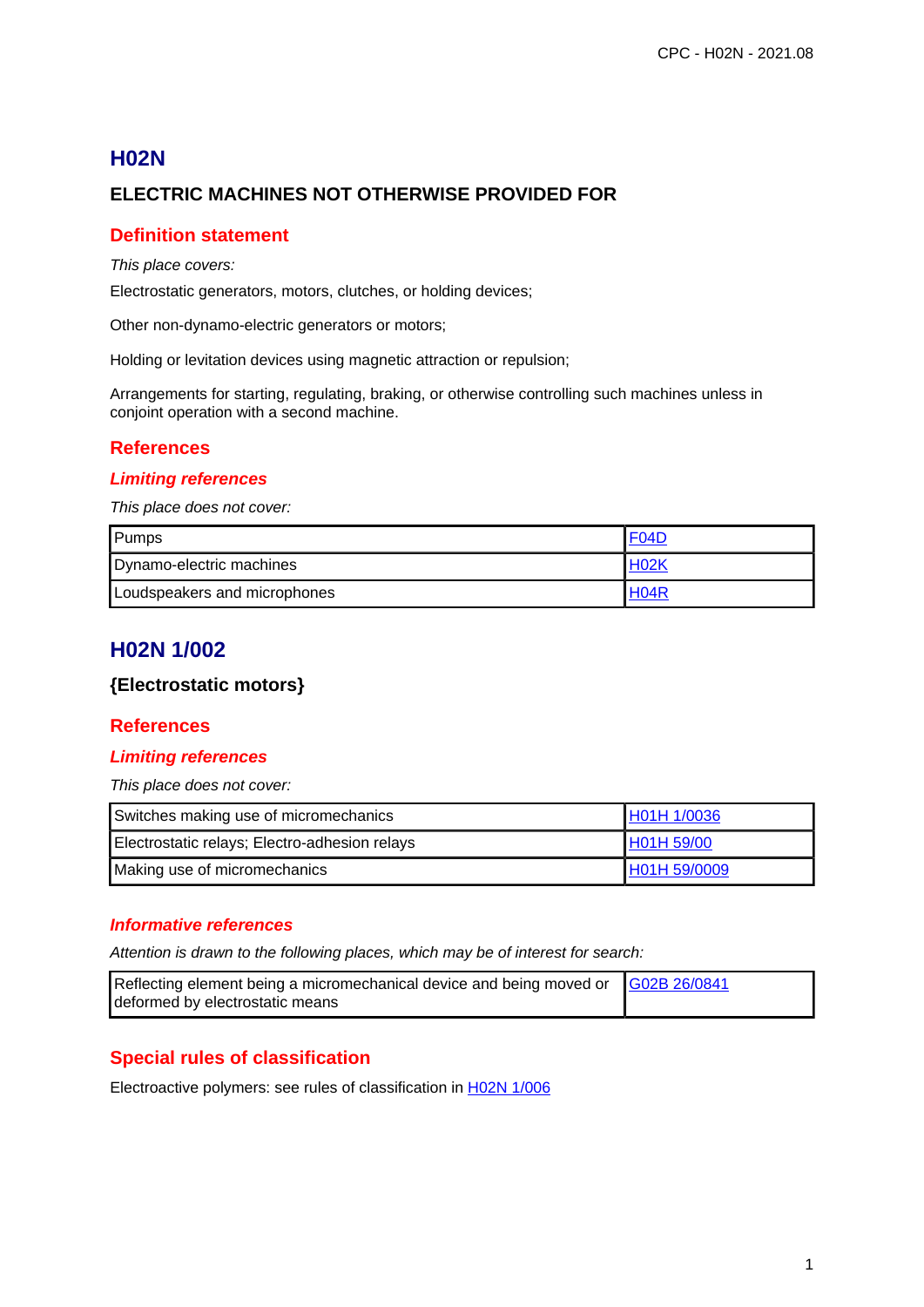# **H02N 1/006**

# **{of the gap-closing type (H02N 1/004 takes precedence)}**

## **Definition statement**

This place covers: electrostatic actuators:



## **References**

#### **Limiting references**

This place does not cover:

| Electrostatic motors, in which a body is moved along a path due to | H <sub>02</sub> N 1/004 |
|--------------------------------------------------------------------|-------------------------|
| interaction with an electric field travelling along the path       |                         |

#### **Informative references**

Attention is drawn to the following places, which may be of interest for search:

| Electro-chemical actuators |  |
|----------------------------|--|

## **Special rules of classification**

The electroactive polymers (EAPs) are of three types:

1) The EAPs based on some electrochemical effect inside the polymer (e.g. or i.e. ionic EAPs). Electric machines with the same are classified in F03G 7/00.

2/3) The EAPs based on electrostrictive, or electrostatic (or a combination of electrostrictive and electrostatic) effects. Electric machines based on electrostrictive / electrostatic EAPs are classified in H02N 2/00.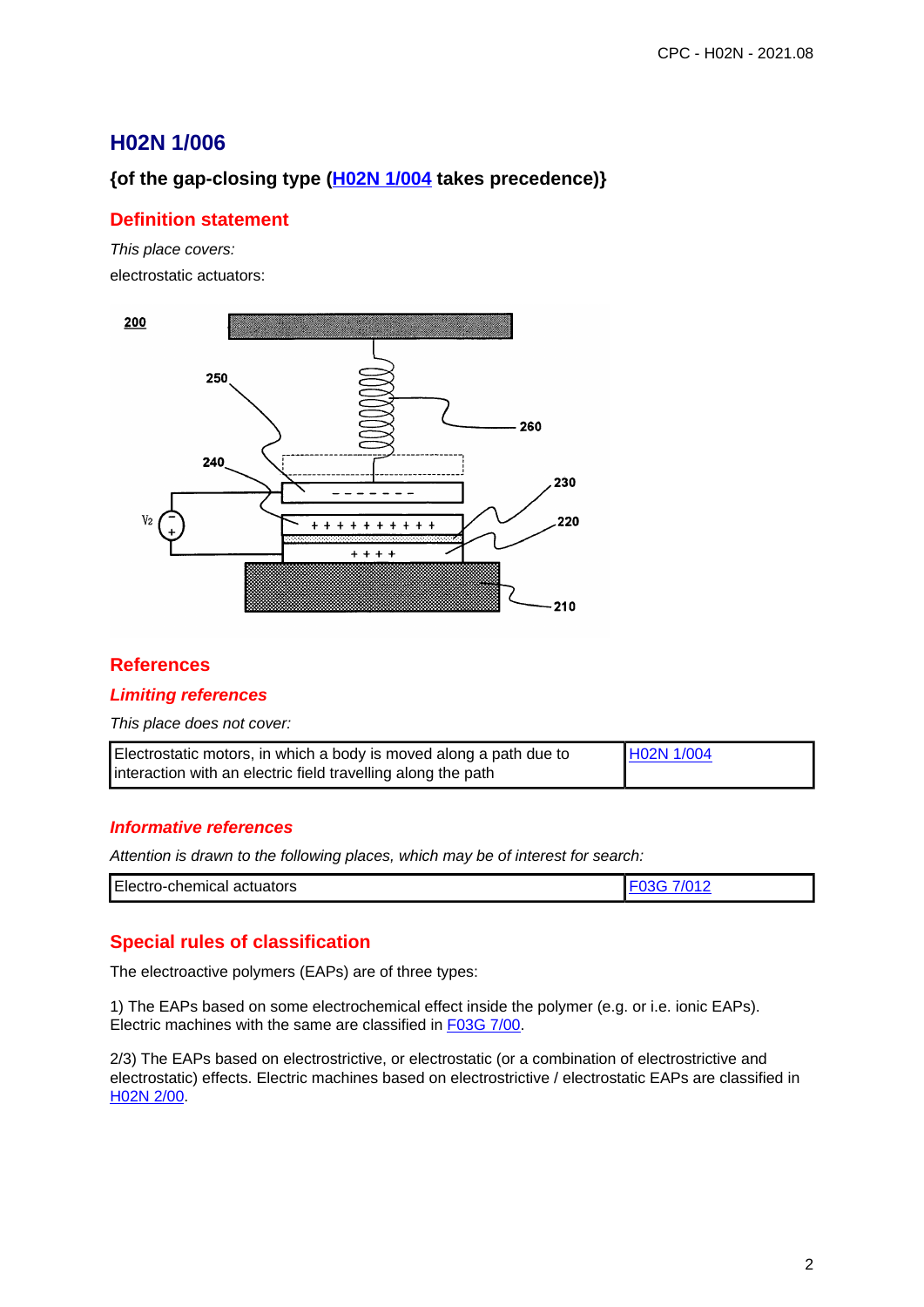# **H02N 1/008**

### **{Laterally driven motors, e.g. of the comb-drive type}**

#### **Definition statement**

This place covers:

Comb shaped motors the direction of movement is parallel to the extension direction of the comb teeth, among others

#### **References**

#### **Limiting references**

This place does not cover:

| Details of microelectro-mechanical resonators                                                                                                               | H03H 9/02244 |
|-------------------------------------------------------------------------------------------------------------------------------------------------------------|--------------|
| Constructional features of microelectro-mechanical resonators of material H03H 9/2405<br>which is not piezo-electric, electrostrictive, or magnetostrictive |              |

#### **Informative references**

Attention is drawn to the following places, which may be of interest for search:

|  | Details of microelectro-mechanical resonators |  |
|--|-----------------------------------------------|--|
|--|-----------------------------------------------|--|

### **Special rules of classification**

Comb shaped motors with oscillating movement are classified in **H02N 1/006** 

## **H02N 1/08**

#### **with conductive charge carrier, i.e. capacitor machines**

#### **Definition statement**

This place covers:

Including conveyor belt carrying conductive charge carriers charged by induction, i.e. like capacitors.

#### **References**

#### **Limiting references**

This place does not cover:

| Machines of the corona charging type in which an (usually) insulating belt   H02N 1/12 |  |
|----------------------------------------------------------------------------------------|--|
| is charged by charges generated by corona effect                                       |  |

#### **Special rules of classification**

Influence type generators built as a conveyor belt can be of two types (according to the way the belt is charged): induction charging type and corona charging type.

The corona charging type usually comprises an insulating belt charged by charges generated by corona effect. This type of machine is classified in H02N 1/12 (even if the belt comprises some conductive element)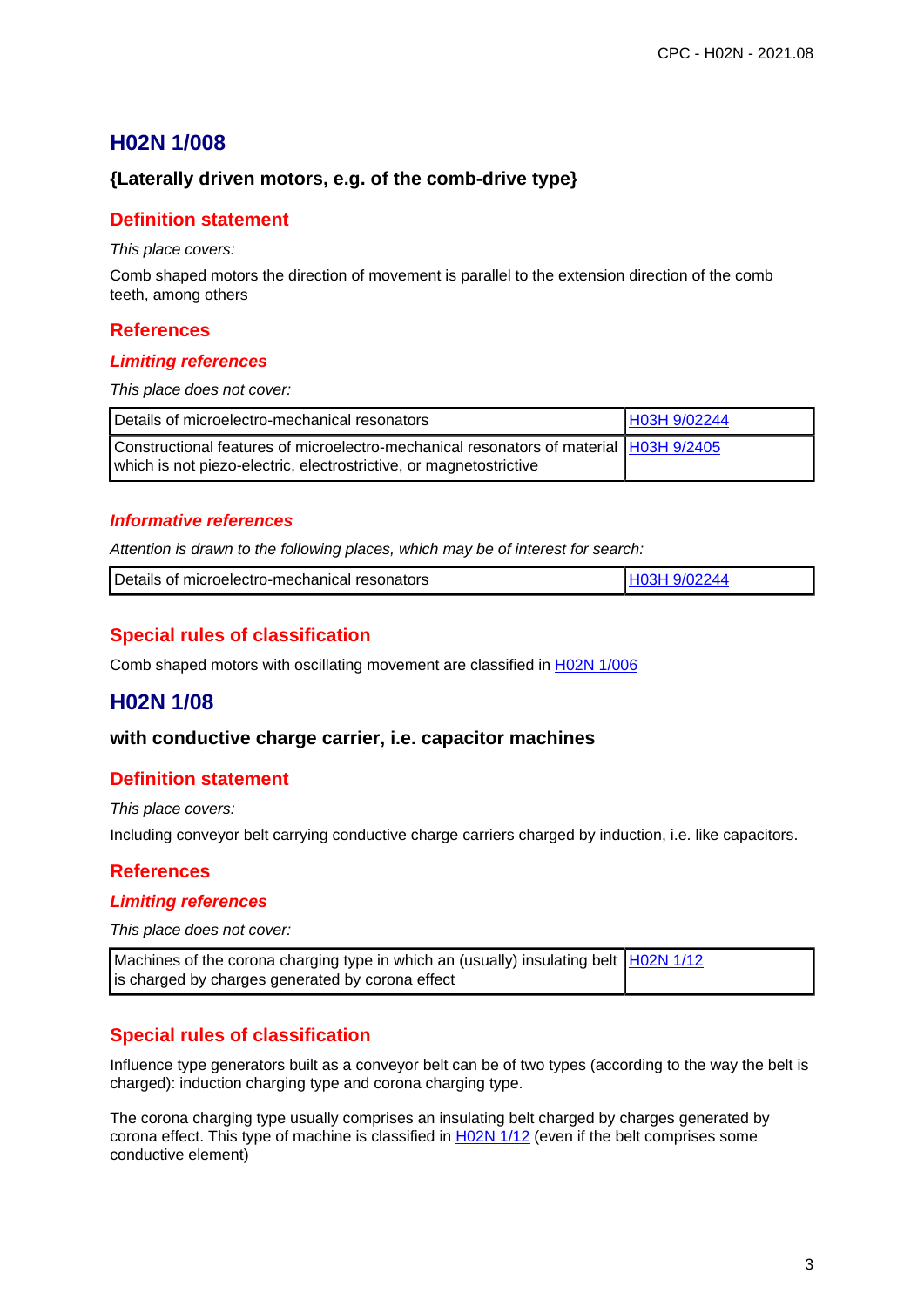The induction charging type are a conveyor belt version (i.e. a linear version) of capacitor machines in which conductive charge carriers are charged by induction ( i.e. like capacitors). This type of machine is classified in H02N 1/08.

# **H02N 1/12**

#### **in the form of a conveyor belt, e.g. van de Graaff machine**

### **Definition statement**

This place covers:

Machines of the corona charging type in which an (usually) insulating belt is charged by charges generated by corona effect. (if the belt contains some conductive element see Special Rules of Classification).

### **References**

#### **Limiting references**

This place does not cover:

| Machines of the induction charging type i.e. in which the belt carries | $H02N$ 1/08 |
|------------------------------------------------------------------------|-------------|
| conductive charge carriers charged by induction                        |             |

## **Special rules of classification**

Influence type generators built as a conveyor belt can be of two types (according to the way the belt is charged): induction charging type and corona charging type.

The corona charging type usually comprises an insulating belt charged by charges generated by corona effect. This type of machine is classified in  $H02N$  1/12 (even if the belt comprise some conductive element)

The induction charging type are a conveyor belt version (i.e. a linear version) of capacitor machines in which conductive charge carriers are charged by induction ( i.e. like capacitors). This type of machine is classified in H02N 1/08.

## **H02N 2/00**

**Electric machines in general using piezo-electric effect, electrostriction or magnetostriction (generating mechanical vibrations in general B06B; piezoelectric, electrostrictive or magnetostrictive devices in general H01L 41/00)**

#### **Definition statement**

This place covers:

Electric motors or generators using piezo-electric (PE) or magnetostriction (MS) devices described under H01L 41/00 as primary motion producing or electricity generating parts. In particular:

Linear or rotary motors, including positioners or actuators, based on at least one PE or MS device in cooperation with at least one driven element as mechanical output, e.g. a rotor or translating shaft. The motors can operate based on standing or travelling waves or quasi-static deformation generated by said PE or MS devices;

Generators based on at least one PE or MS device in cooperation with at least one driving element as mechanical input;

Aspects such as the operating principle, mechanical construction built around said PE or MS devices, driving or control circuits or methods, and methods relating to manufacturing of the engines.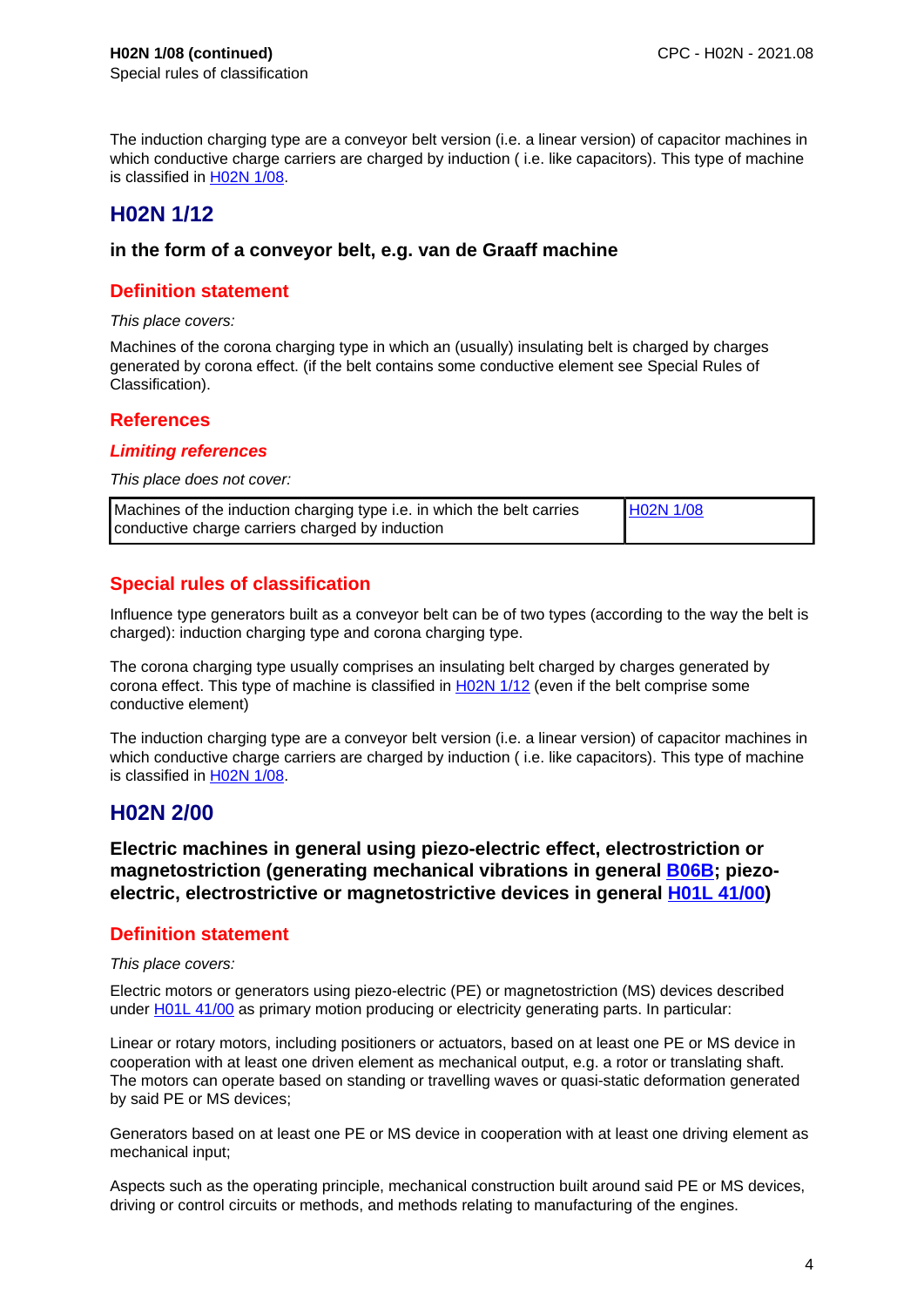Further information:

In this group the PE or MS devices are seen as black boxes which could in principle be replaced by any device of equal electromechanical conversion functionality.

If no relevant details of the PE or MS devices themselves are given classification is done only in this group. If particular details of the PE or MS devices are concerned, e.g. these devices appear to be relevant to other technical fields as well, classification in H01L 41/00 is required. If no details other than the PE or MS devices themselves are described, e.g. PE stacks or benders are just called actuators or generators, classification is done only in **H01L 41/00**.

## **References**

#### **Application-oriented references**

Examples of places where the subject matter of this place is covered when specially adapted, used for a particular purpose, or incorporated in a larger system:

| Mechanical vibration generators                                                                                                                                 | <b>B06B 1/06</b>                                                                |
|-----------------------------------------------------------------------------------------------------------------------------------------------------------------|---------------------------------------------------------------------------------|
| Adjustable work or tool supports in machining tools, e.g. motorised<br>platforms                                                                                | B <sub>23</sub> Q 1/34                                                          |
| Hair clippers; Shavers                                                                                                                                          | <b>B26B 19/28</b>                                                               |
| <b>Typewriters</b>                                                                                                                                              | B41J 2/295                                                                      |
| PE generators - in tyre sensors- in spark lighters - in firing or trigger<br>mechanisms of weapons - for measurement devices- in photographic<br>flash ignition | B60C 23/0411,<br>F23Q 2/287, F23Q 3/002,<br>F41A 19/62, G01,<br>G03B 15/0463,   |
| Fuel injection in combustion engines - Control circuits or methods for<br>injectors - Injectors- Injection valves                                               | F02D 41/2096,<br>F02M 51/0603,<br>F02M 59/468,<br>F02M 63/0026,                 |
| Pumps - Diaphragm type micropumps - Tube type- Oscillatory type, e.g.<br>fans                                                                                   | F04B 17/003,<br>F04B 43/046,<br>F04B 43/095,<br>F04D 33/00,                     |
| <b>Brakes</b>                                                                                                                                                   | F <sub>16</sub> D <sub>2121</sub> /28,<br>F <sub>16</sub> D <sub>2129</sub> /12 |
| Adjustable optical elements, e.g. motorised lenses or objectives                                                                                                | G02B 7/02 - G02B 7/10                                                           |

#### **Informative references**

| Electrostatic motors or generators                                                                               | H02N 1/00  |
|------------------------------------------------------------------------------------------------------------------|------------|
| Motors using thermal drive effects                                                                               | H02N 10/00 |
| Motors or generators not provided for elsewhere; Alleged electric or<br>magnetic perpetua mobilia                | H02N 11/00 |
| Liquid wave driven, e.g. ocean powered, generators                                                               | F03B 13/14 |
| Oscillatory wind driven generators                                                                               | F03D 5/06  |
| PE or MS devices in general, e.g. PE stacks or benders; Structural details H01L 41/00<br>and fabrication thereof |            |
| Oscillatory dynamo-electric generators                                                                           | H02K 35/00 |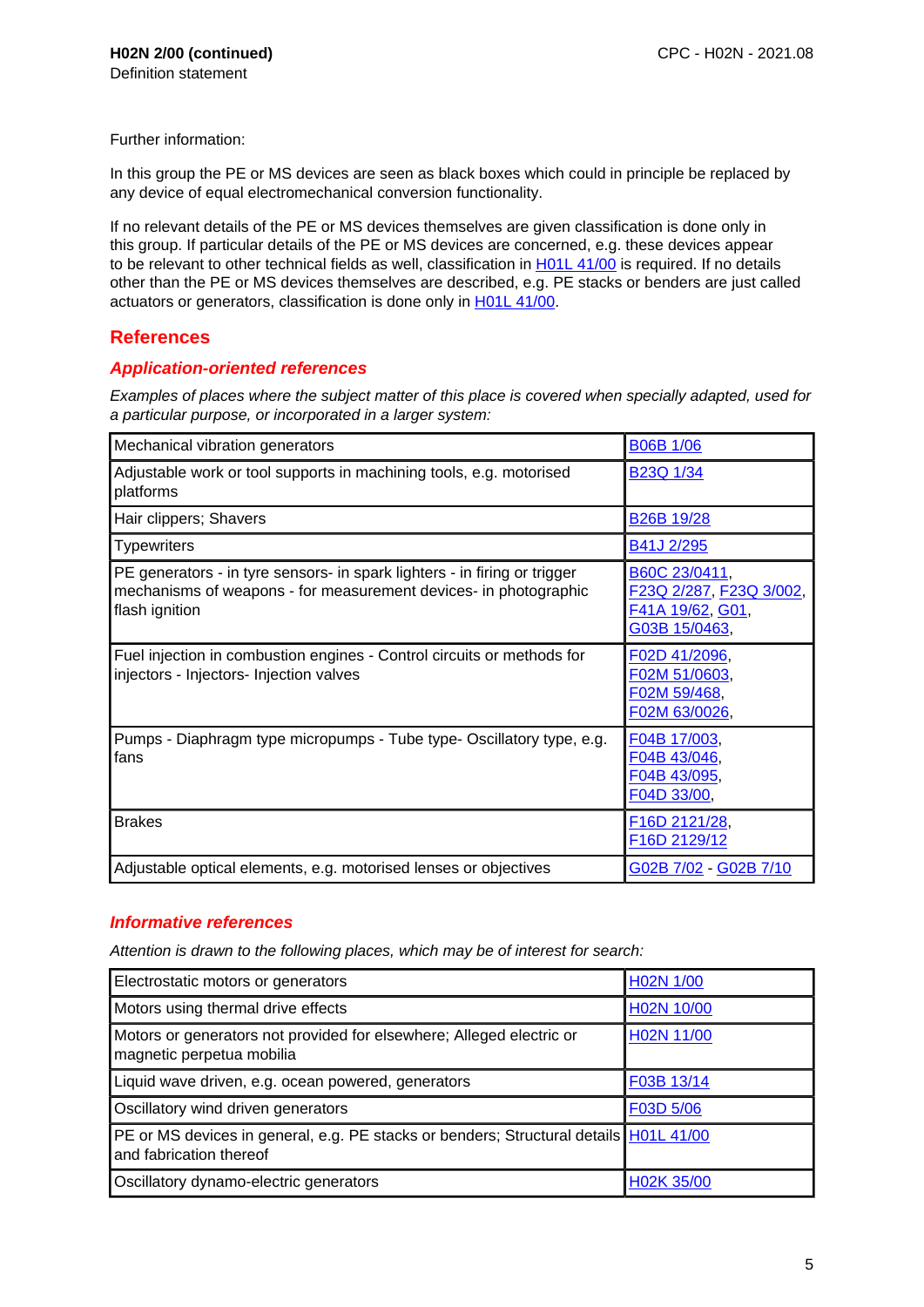# **Special rules of classification**

In this group, in the absence of an indication to the contrary, an invention is classified in the last appropriate place.

## **Glossary of terms**

In this place, the following terms or expressions are used with the meaning indicated:

| Motor            | Apparatus producing mechanical motion from electrical energy,<br>the motion may be continuous or in separate strokes ; The term<br>includes thus actuators or positioners, wherein the driven element<br>is movable along a certain linear or angular stroke (limited stroke<br>motors) |
|------------------|-----------------------------------------------------------------------------------------------------------------------------------------------------------------------------------------------------------------------------------------------------------------------------------------|
| Ultrasonic motor | PE or MS motor operating in ultrasonic frequency range                                                                                                                                                                                                                                  |
| perpetua mobilia | latin expression for devices having perpetual motion                                                                                                                                                                                                                                    |

## **Synonyms and Keywords**

| <b>BAW</b>                                   | Bulk acoustic wave                |
|----------------------------------------------|-----------------------------------|
| EAP                                          | Electroactive polymer             |
| <b>MEMS</b>                                  | Microelectromechanical system     |
| <b>MS</b>                                    | Magnetostrictive                  |
| <b>PE</b>                                    | Piezoelectric or electrostrictive |
| <b>PEG</b>                                   | Piezoelectric generator           |
| SAW                                          | Surface acoustic wave             |
| <b>USM</b>                                   | Ultrasonic motor                  |
| Travelling wave motorVibration<br>wave motor | PE or MS motor                    |

# **H02N 2/0005**

## **{producing non-specific motion; Details common to machines covered by H02N 2/02 - H02N 2/16}**

#### **Definition statement**

This place covers:

Motors wherein the type of motion is irrelevant, e.g. driving devices which may be used to advance a driven body in arbitrary directions, and details thereof.

Details of linear or rotary motors covered by H02N 2/02 - H02N 2/16 wherein the type of motion is irrelevant, e.g. of mechanical, electrical or thermal nature, such as friction interfaces between driving and driven parts.

## **References**

#### **Limiting references**

This place does not cover:

| Details of linear or rotary motors wherein the type of motion is relevant   H02N 2/02 - H02N 2/16 |  |
|---------------------------------------------------------------------------------------------------|--|
|---------------------------------------------------------------------------------------------------|--|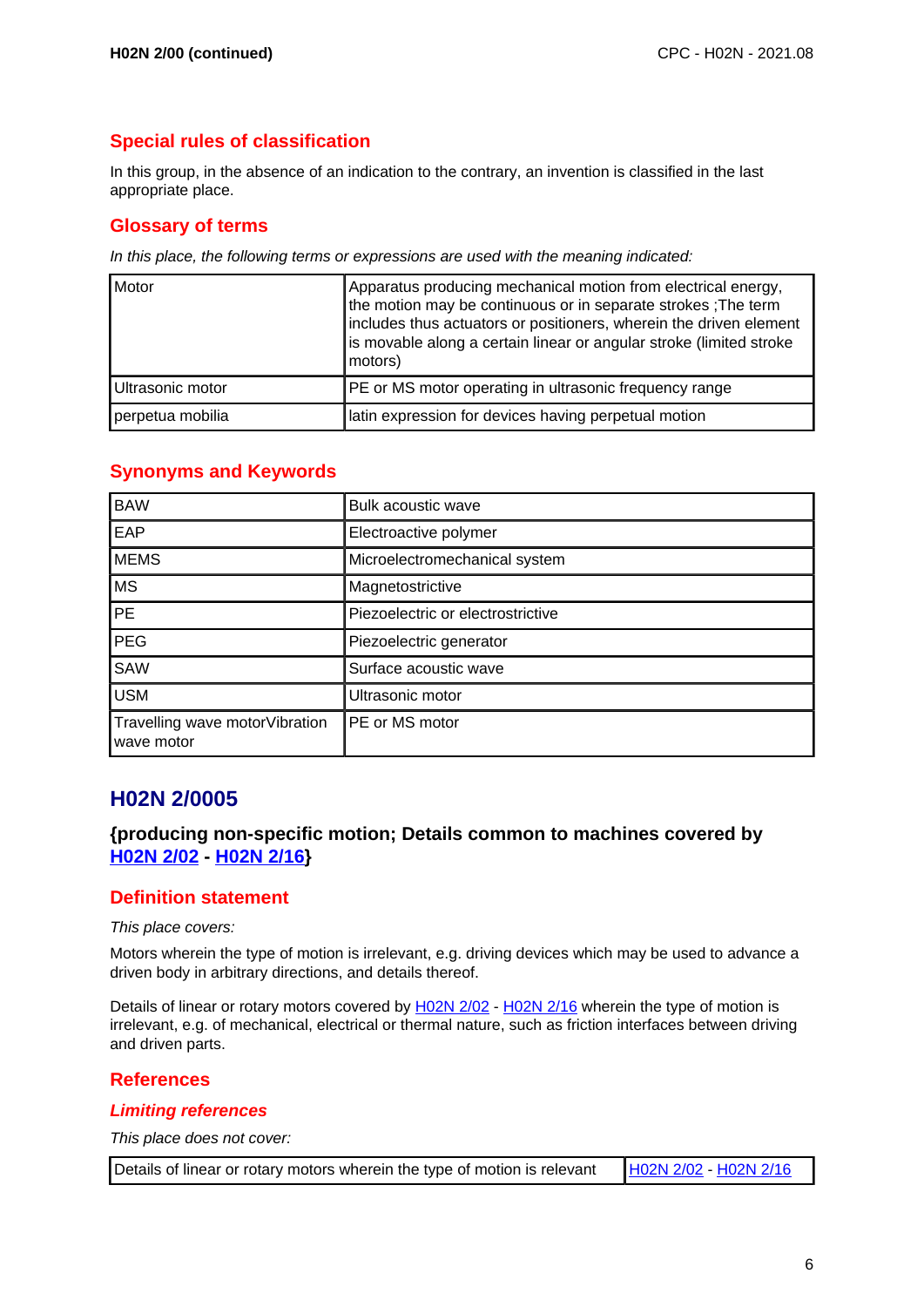#### **Informative references**

Attention is drawn to the following places, which may be of interest for search:

| <b>Friction linings</b>              | F16D 69/00 |
|--------------------------------------|------------|
| Springs in general                   | IF16F 1/00 |
| Casings for dynamo-electric machines | H02K 5/00  |

# **H02N 2/023**

#### **{Inchworm motors}**

### **Definition statement**

#### This place covers:

Linear motors comprising at least two clamping devices and one intermediate driving device which are excited in sequence to grip and move a driven body.

# **H02N 2/025**

#### **{Inertial sliding motors}**

### **Definition statement**

#### This place covers:

Linear motors comprising a driving device which is excited asymmetrically during multiple phases such that in one phase the static friction between a driven body and its support is overcome, thereby effecting a sliding motion between them.

# **H02N 2/026**

#### **{by pressing one or more vibrators against the driven body}**

#### **Definition statement**

#### This place covers:

Linear motors wherein a driven body, e.g. a translating rail, is moved by vibrations of one or more vibrators pressed against the driven body.

#### **References**

#### **Limiting references**

This place does not cover:

| Details of the vibrator | H02N 2/0005 |
|-------------------------|-------------|
|-------------------------|-------------|

# **H02N 2/08**

### **using travelling waves {, i.e. Rayleigh surface waves}**

#### **Definition statement**

#### This place covers:

Linear motors wherein a driven body is moved by Rayleigh type surface acoustic waves only.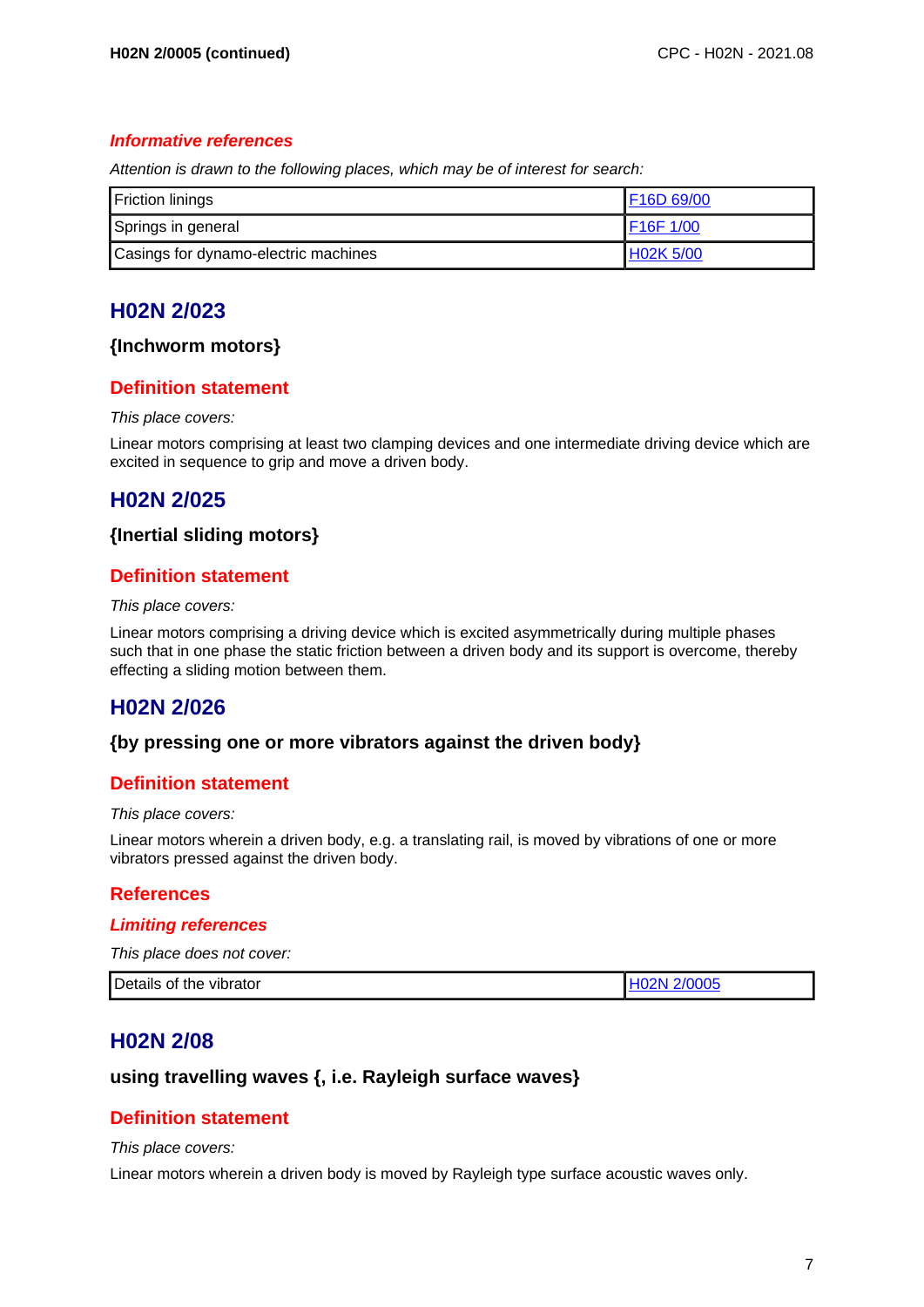# **H02N 2/103**

## **{by pressing one or more vibrators against the rotor}**

## **Definition statement**

This place covers:

Rotary motors wherein a rotor is moved by vibrations of one or more vibrators pressed against the rotor.

#### **References**

#### **Limiting references**

This place does not cover:

| Details of<br>$\sim$ $\sim$ $\sim$<br>OOL<br>vibrator<br>the |  |
|--------------------------------------------------------------|--|
|                                                              |  |

# **H02N 2/105**

#### **{Cycloid or wobble motors; Harmonic traction motors}**

## **Definition statement**

This place covers:

Rotary motors wherein a cycloid type motion of a rotor is caused by radial or tangential driving devices excited in different phases.

# **H02N 2/106**

## **{Langevin motors}**

## **Definition statement**

This place covers:

Rotary motors wherein a substantially rod-shaped vibrator excited to axial vibrations, e.g. a longitudinal mode, combined with lateral vibrations, e.g. a bending or torsion mode, creates a hulahoop like progressive wave on its surface, thereby driving a rotor.

# **H02N 2/16**

### **using travelling waves {, i.e. Rayleigh surface waves}**

#### **Definition statement**

This place covers:

Rotary motors wherein a rotor is moved by Rayleigh type surface acoustic waves only.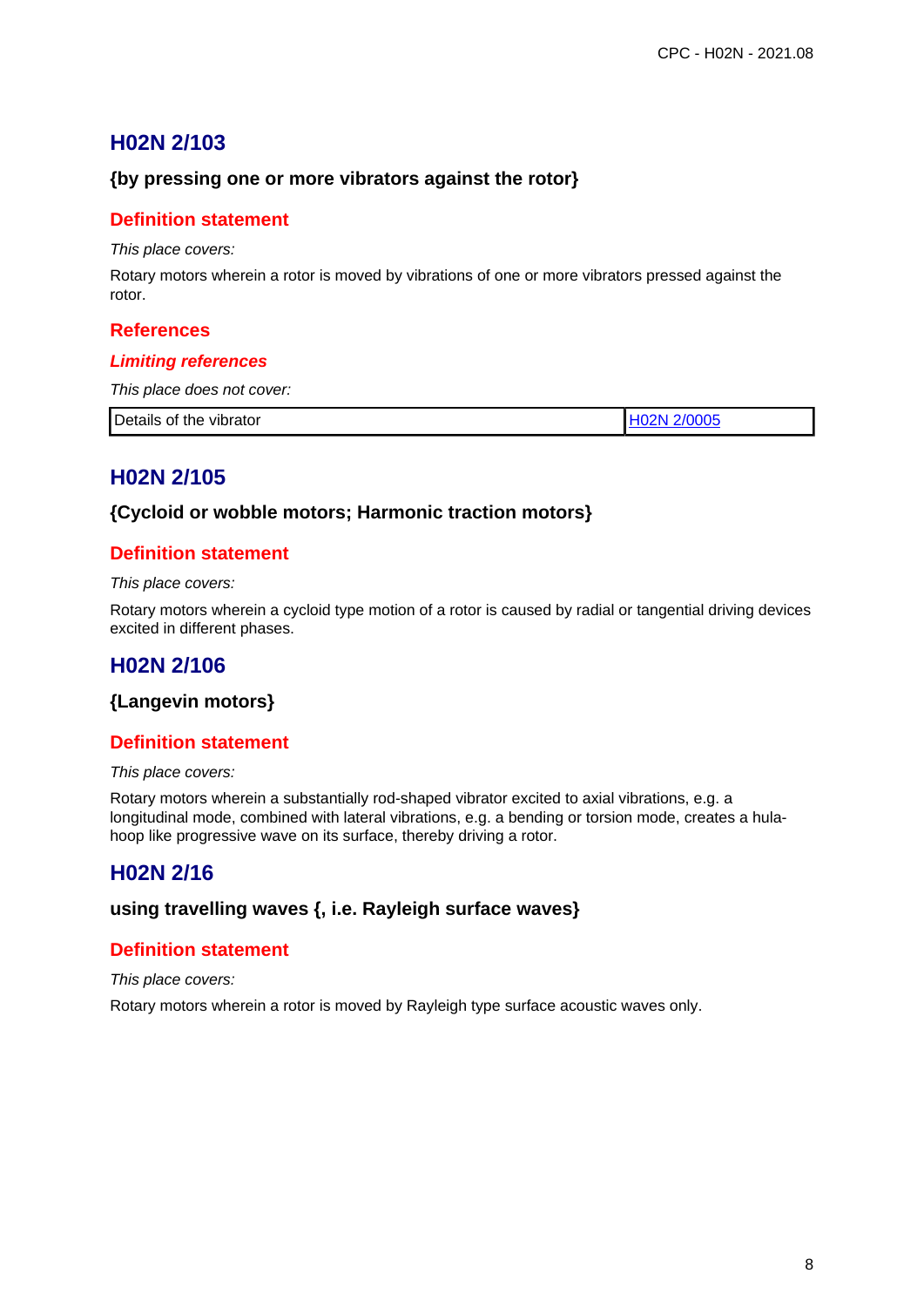# **H02N 3/00**

**Generators in which thermal or kinetic energy is converted into electrical energy by ionisation of a fluid and removal of the charge therefrom (discharge tubes functioning as thermionic generators H01J 45/00)**

## **Definition statement**

#### This place covers:

Generators based on the collection of free electrical charges in the flow. e.g. inonized gas in a thermal engine exhaust.

#### **References**

#### **Limiting references**

This place does not cover:

| Discharge tubes functioning as thermionic generators                         | H01J 45/00 |
|------------------------------------------------------------------------------|------------|
| Use of naturally-occurring electricity, e.g. lightning or static electricity | H05F 7/00  |

# **H02N 10/00**

**Electric motors using thermal effects {(motors using expansion or contraction of bodies due to heating or cooling F03G 7/06)}**

### **Definition statement**

This place covers: Devices working around the Curie point.

#### **References**

#### **Limiting references**

This place does not cover:

| <b>Radiation pyrometers</b>                                                                                                                    | G01J 5/34  |
|------------------------------------------------------------------------------------------------------------------------------------------------|------------|
| Thermometers using thermo-electric or thermomagnetic elements                                                                                  | G01K 7/00  |
| Selection of materials for magnetography, e.g. for Curie-point writing                                                                         | G03G 5/00  |
| Thermomagnetic generators, e.g. ; using Nernst-Ettinghausen effect<br>(plurality of solid state components formed in or on a common substrate) | H01L 37/00 |
| Using thermal change of magnetic permeability, e.g. working above and<br>below the Curie point                                                 | H01L 37/04 |

#### **Informative references**

| Mechanical-power-producing mechanisms using a shape memory alloy   F03G 7/0614 |  |
|--------------------------------------------------------------------------------|--|
|--------------------------------------------------------------------------------|--|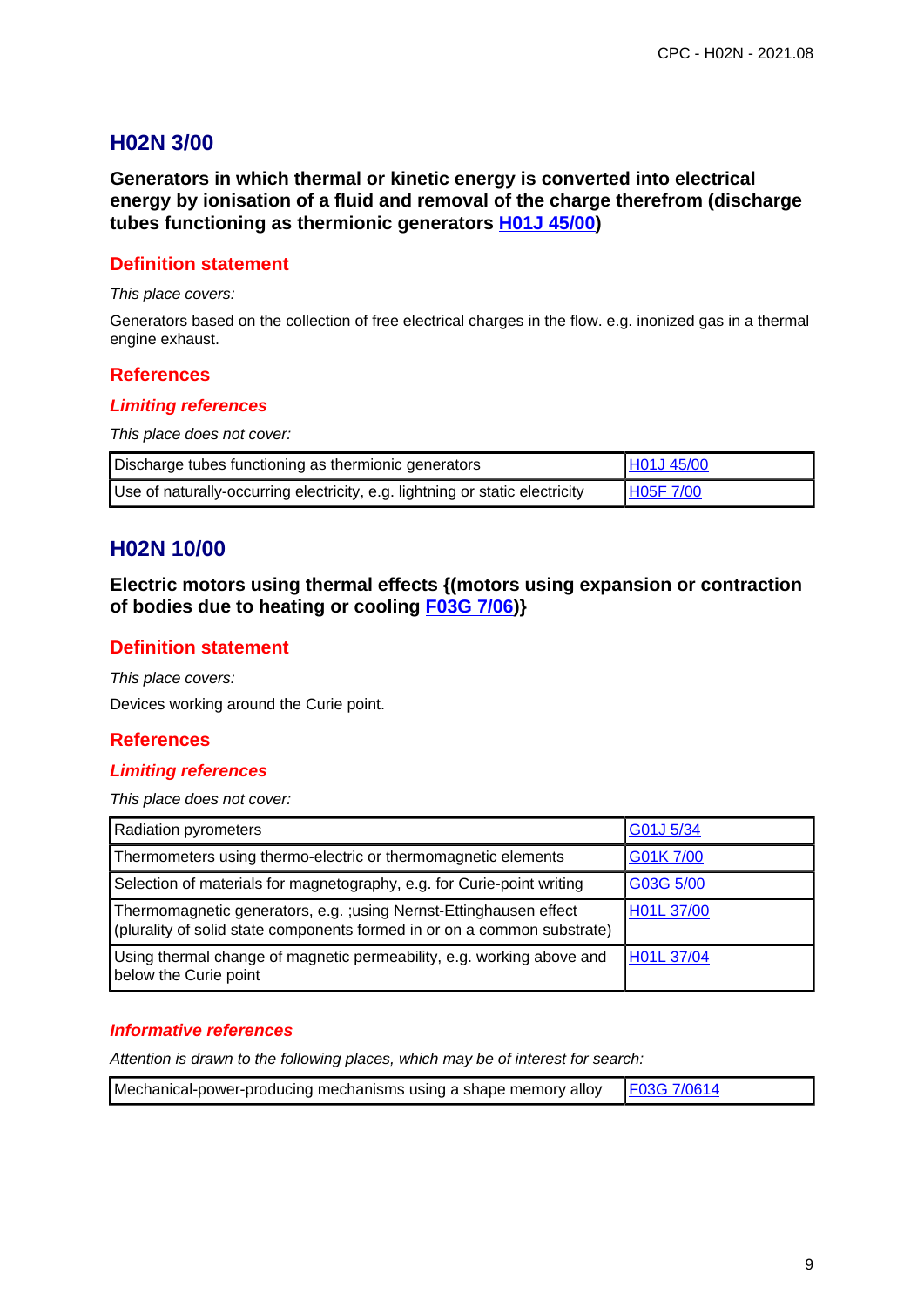# **H02N 11/00**

**Generators or motors not provided for elsewhere; Alleged perpetua mobilia obtained by electric or magnetic means (by hydrostatic pressure F03B 17/04; {by mechanical means F03G 7/10;} by dynamo-electric means, {including arrangements of permanent magnets interacting with other permanent magnets,} H02K 53/00)**

## **References**

#### **Informative references**

Attention is drawn to the following places, which may be of interest for search:

| Alleged perpetua mobilia obtained by hydrostatic pressure                                                                                              | F03B 17/04 |
|--------------------------------------------------------------------------------------------------------------------------------------------------------|------------|
| Alleged perpetua mobilia obtained by mechanical means                                                                                                  | F03G 7/10  |
| Alleged perpetua mobilia obtained by dynamo-electric means, including<br>arrangements of permanent magnets interacting with other permanent<br>magnets | H02K 53/00 |

### **Glossary of terms**

In this place, the following terms or expressions are used with the meaning indicated:

| perpetua mobilia | Iatin expression for devices having perpetual motion |
|------------------|------------------------------------------------------|
|                  |                                                      |

# **H02N 11/002**

## **{Generators}**

#### **References**

#### **Limiting references**

This place does not cover:

| Radiation pyrometers                                                                                                                                                                               | G01J 5/34             |
|----------------------------------------------------------------------------------------------------------------------------------------------------------------------------------------------------|-----------------------|
| Thermometers using thermo-electric or thermomagnetic elements                                                                                                                                      | G01K 7/00             |
| Selection of materials for magnetography, e.g. for Curie-point writing                                                                                                                             | G03G 5/00             |
| Thermoelectric generators comprising a junction of dissimilar materials,<br>i.e. exhibiting Seebeeck or Peltier effect with or without other thermo-<br>electric effects or thermomagnetic effects | H01L 35/00            |
| Thermomagnetic generators, e.g. using Nernst-Ettinghausen effect<br>(plurality of solid state components formed in or on a common substrate)                                                       | H01L 37/00            |
| Using thermal change of magnetic permeability, e.g. working above and<br>below the Curie point                                                                                                     | H01L 37/04            |
| Electrochemical current or voltage generators                                                                                                                                                      | H02M6/00 - H01M 14/00 |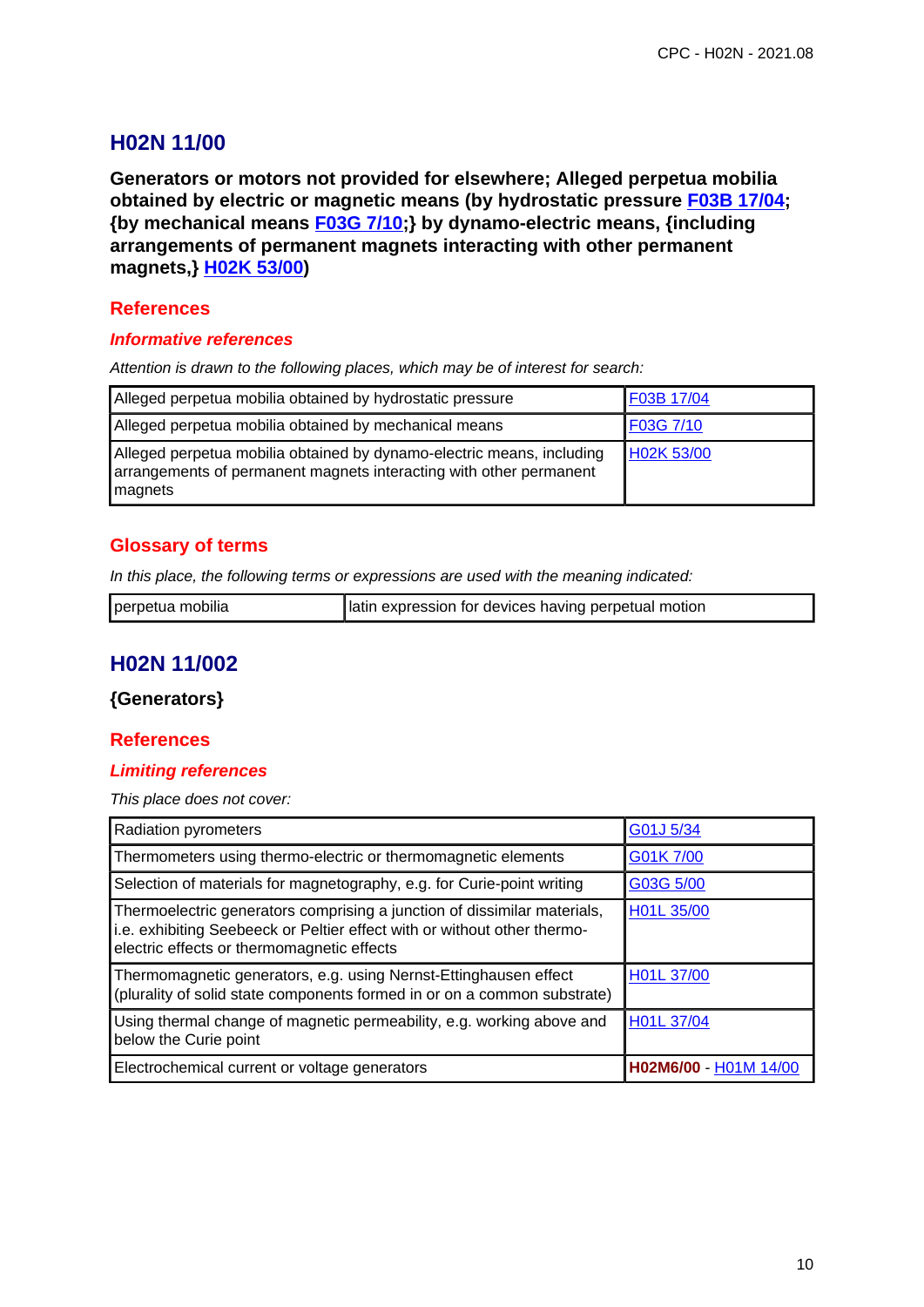# **H02N 11/006**

## **{Motors}**

#### **References**

#### **Limiting references**

#### This place does not cover:

| Actuators with elements stretchable when contacted with liquid rich in<br>ions, with UV light, with a salt solution | F03G 7/009 |
|---------------------------------------------------------------------------------------------------------------------|------------|
| Actuators having a material for absorbing or desorbing gas, e.g. a metal<br>hydride                                 | F03G 7/011 |
| Electro-chemical actuators                                                                                          | F03G 7/012 |
| Actuators using the difference in osmotic pressure between fluids                                                   | F03G 7/015 |

## **Special rules of classification**

Electroactive polymers: see rules of classification in H02N 1/006

# **H02N 11/008**

## **{Alleged electric or magnetic perpetua mobilia}**

#### **References**

#### **Limiting references**

This place does not cover:

| Perpetua mobilia obtained by the reciprocal attraction / repulsion of a | H02K 53/00 |
|-------------------------------------------------------------------------|------------|
| system of magnets arranged as the coils and or the magnets of the       |            |
| normal electrodynamic machines, including systems comprising only       |            |
| permanent magnets                                                       |            |

# **H02N 13/00**

## **Clutches or holding devices using electrostatic attraction, e.g. using Johnson-Rahbek effect**

#### **References**

#### **Informative references**

| Supporting structures for apparatus specially adapted for handling | H01L 21/6831 |
|--------------------------------------------------------------------|--------------|
| semiconductors using electrostatic chucks                          |              |